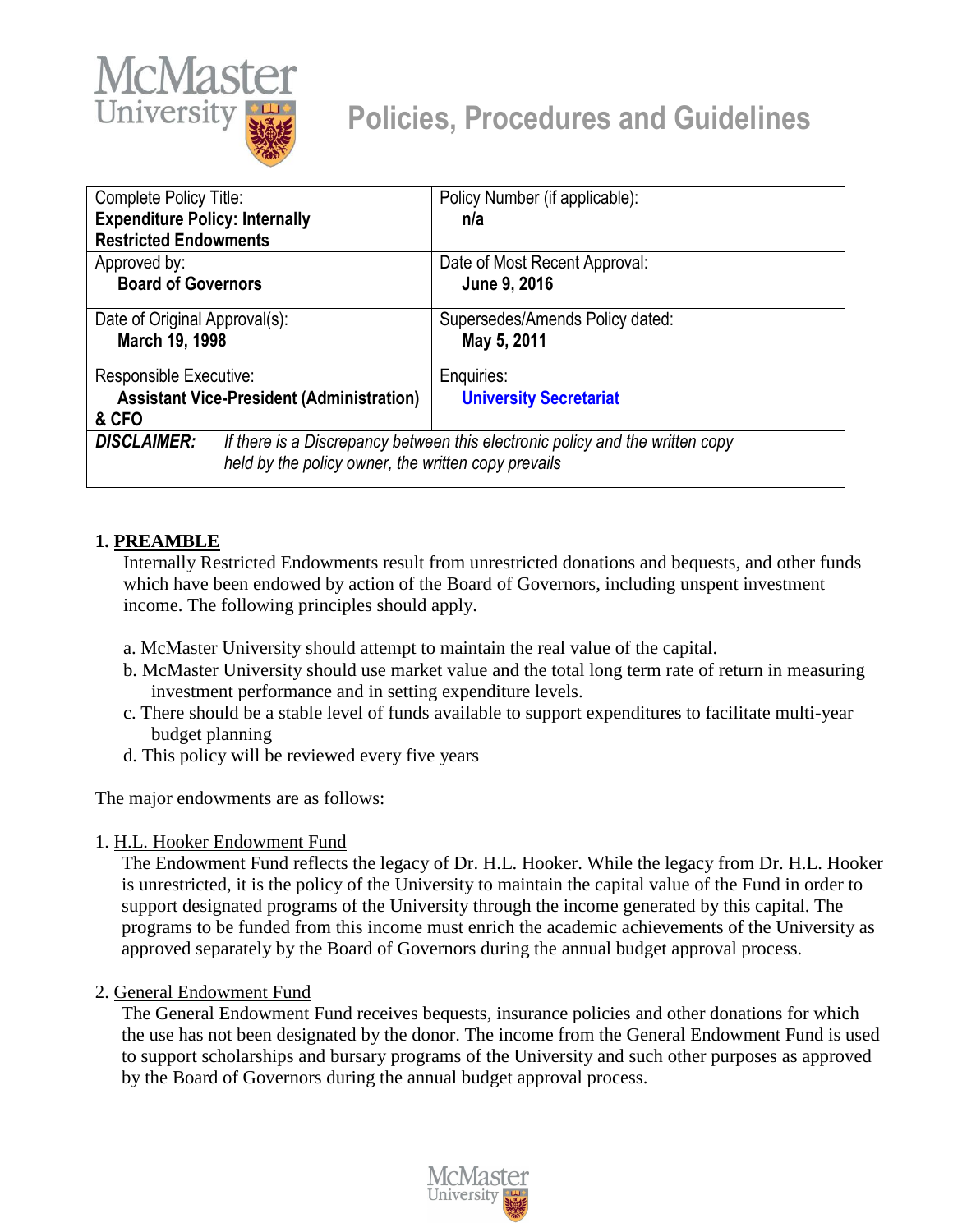#### 3. Pension Surplus Fund

In 2003, the University's portion of the Salaried Pension Plan's excess surplus was transferred to internally restricted endowments. The income from the Pension Surplus fund is used to support general operating purposes as approved by the Board of Governors during the annual budget approval process. Encroachment (permanent or temporary) may be permitted under special circumstances as approved by the Board of Governors during the annual budget approval process.

#### Other Internally Funded and Restricted Endowment Funds

These Endowment funds are deemed to be internally restricted by the Board of Governors when created by transfer from internal reserves<sup>1</sup> after recommendation by the Trust Fund Management Committee and approval by the President, the Provost and the Vice-President (Academic) and Vice-President (Administration). The Endowments are created to support specific purposes, such as Chairs as approved by the Board of Governors during the annual budget approval process.

### **2. EXPENDITURE POLICY**

a. The amount available for expenditure in any given fiscal year should approximate the expenditure rate $^{(1)}$  used for General Trust Funds. The actual amount approved for expenditure will be approved by the Board of Governors during the annual budget approval process. Temporary capital encroachment may occur, if it is not specifically prohibited under the terms of a particular donation.

b. Additions and withdrawals from each endowment fund will be carried out by buying/selling units of the pooled investment funds based on the unit market value at the beginning of the month.

c. Actual income earned includes interest, dividends, realized and unrealized capital gains/losses, net of investment management expenses. This income/loss will be distributed to each fund on a per unit basis at the end of each fiscal year. The dividend per fund less income previously distributed will be added to or subtracted from the fund.

d. An annual administrative fee of 1% will be charged to the endowment funds with the exception of the Pension Surplus Endowment.

## $\frac{\text{Notes}}{\text{(1)}}$

 $\overline{a}$ 

(1) The expenditure rate for General Trust Funds (Externally Restricted Endowments) is based on McMaster University's expected long term rate of return after inflation, investment management expenses and reimbursement of endowment fund administration expenses. (This expenditure rate is reviewed by the Finance Committee at a minimum of every five years and is included in the policy.http://www.mcmaster.ca/policy/General/Financial/Expenditure%20Policy%20- %20General%20Trust%20Funds%20Externally%20Restricted%20Endowments%202012.pdf.

<sup>&</sup>lt;sup>1</sup> MTCU operating grant funding and tuition revenue cannot be transferred to Internally Restricted Endowments.